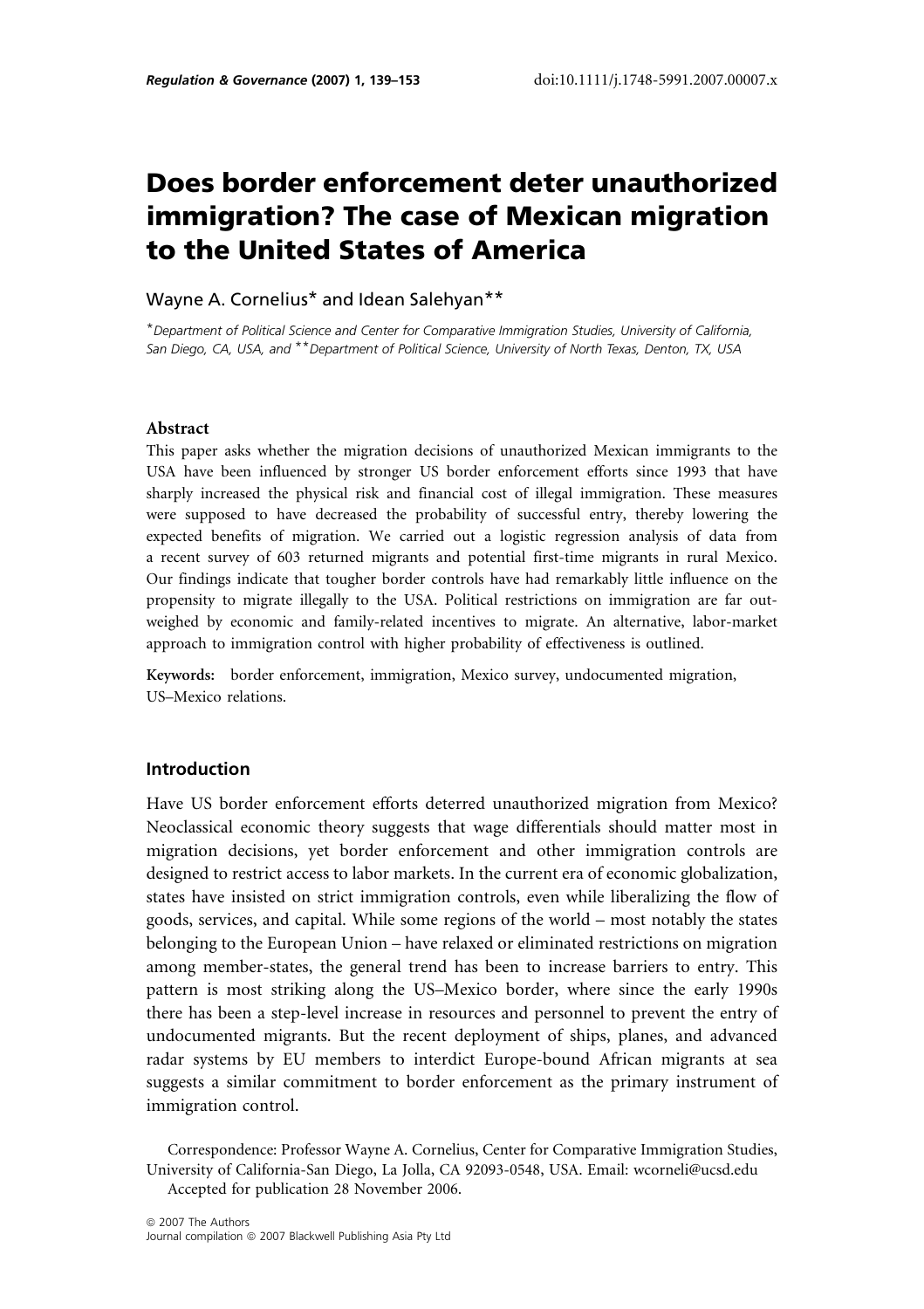This paper asks whether "policy matters" in the migration decisions of Mexican immigrants to the USA. Has increased vigilance to stop undocumented migration along the 2,000-mile US–Mexico border had a significant influence on propensity of individuals to migrate? Enhanced border enforcement efforts promised to decrease the probability of successful unauthorized entry, thereby lowering the expected benefits of migration. In addition, the evidence suggests that since the initiation of ''Operation Gatekeeper'' and other such concentrated border enforcement initiatives, the risk of death and injury as a consequence of clandestine entry has increased sharply, along with the fees that professional people-smugglers charge for their services (Cornelius 2001, 2005; Reyes et al. 2002). Do these increased costs and risks deter potential migrants? Or do persisting economic incentives to migrate outweigh these considerations?

Theoretically, answers to these questions shed light on the role of the state in managing migration and controlling its borders. Determining who is allowed access is a key ingredient of state sovereignty (Guiraudon & Lahav 2000; Rudolph 2003, 2006). If current border enforcement efforts do little to counteract labor-market forces, then the ability of the state to enforce its immigration laws is undermined.<sup>1</sup> On a practical level, gaining a better understanding of migration decisions can help in formulating better immigration control policies. With more than 400,000 Mexican migrants entering the USA each year, the choice of immigration policy has a profound influence on economic outcomes in both countries and the fortunes of migrants themselves.

In this paper we seek to determine whether the perception of danger and/or difficulty in illegally crossing the border in the current period of heightened border controls has a significant influence on the propensity to migrate. Previous research has sought to measure the deterrent effect of border enforcement by correlating survey data on decisions to migrate with aggregate measures of changes in the US border enforcement effort (numbers of Border Patrol agents deployed, line-watch hours, apprehensions made) and changes in economic performance on both sides of the border (Espenshade 1995; Espenshade & Acevedo 1995; Hanson & Spilimbergo 2001; Reyes et al. 2002; Cerrutti & Massey 2004; Orrenius 2004; Bean & Lowell 2007). Although our results are generally consistent with those of these researchers, who found that increased enforcement resources deployed along the border have had little effect on the probability of undocumented migration, our approach differs from theirs in that it uses direct evidence on the migrant's own perceptions of danger and difficulty in crossing the border clandestinely.<sup>2</sup> The actual resources deployed may be less important than the effect of border enforcement on the perceptions of potential first-time migrants and repeat migrants in Mexico. Our study collected individual and community-level data that enable us to establish direct linkages between changes in immigration control policy (i.e., the implementation of the post-1993 strategy of concentrated border enforcement) and the propensity to migrate.

# Literature review: The political economy of international migration

According to classical economic models of factor mobility, differences in factor endowments between two countries should lead to migration out of labor-abundant countries and into labor-scarce regions until the price of labor converges to an equilibrium wage. Quite simply, workers are expected to move to areas where wages are higher. In the case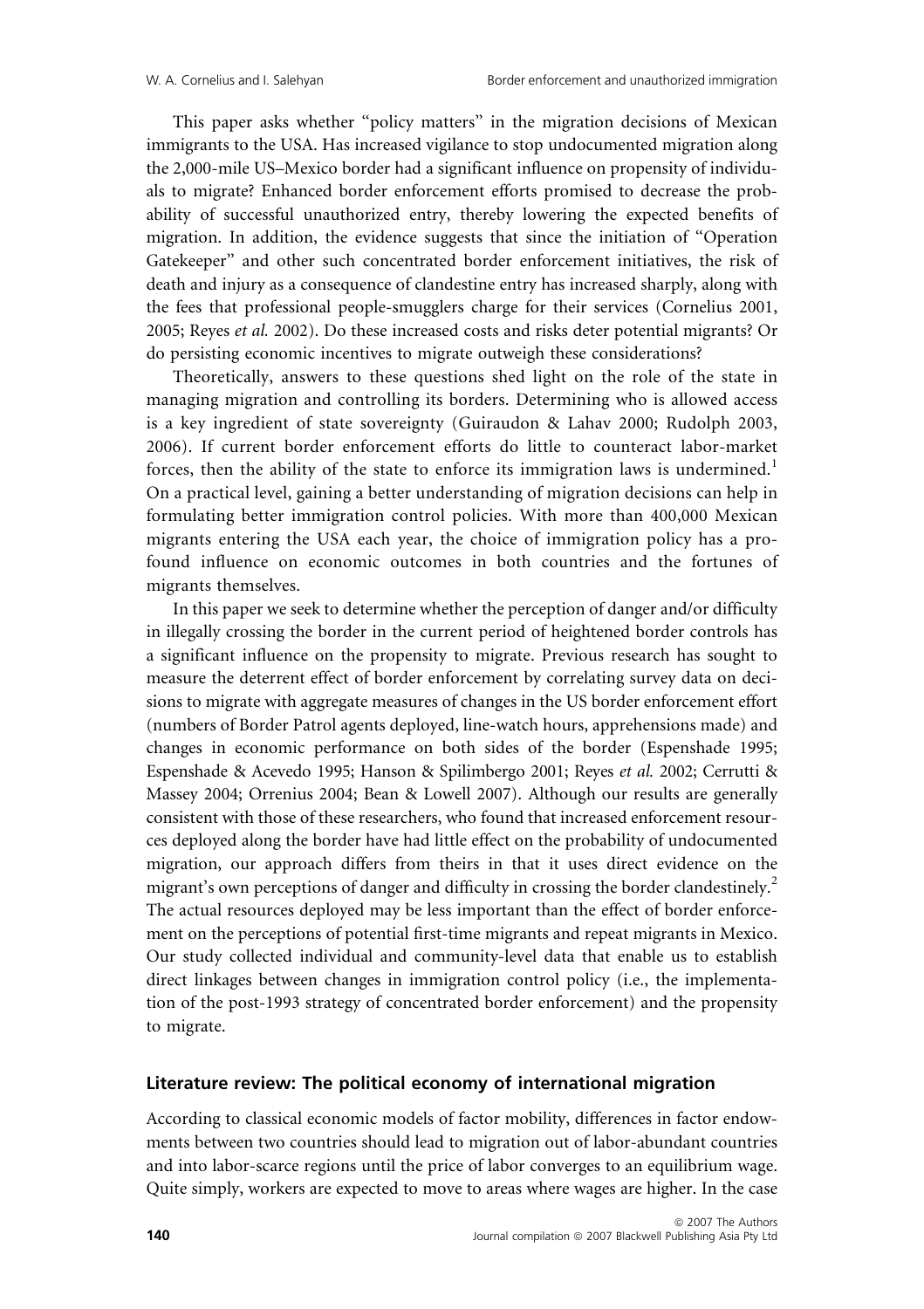of the USA and Mexico, the average hourly wage in Mexico in 2000 was approximately \$1.80 (Chiquiar & Hanson 2005). With wages even for unskilled undocumented workers averaging 4–6 times this amount in the USA, there are powerful economic incentives for people to migrate north. Another economic perspective focuses on the family rather than the individual as the locus of migration decision-making. The sending of remittances to family members who remain in the country of origin can significantly improve on their consumption and investment habits, providing strong social pressures to send at least some members of the household to work abroad (Taylor 1999). Inter-family comparisons of wealth and status between those who receive remittances and those who do not place additional pressures on working age members of the household to migrate to counter this income inequality.

Although economic and sociological theories of international migration have dominated the published work, political scientists have called for a deeper understanding of the politics of international migration (Hollifield 2000; Cornelius & Rosenblum 2005). Whereas labor-market forces are clearly important in shaping the migration decisions of individuals and households, nation-states determine the terms of access to the domestic labor force. States impose immigration controls to shape the overall supply of labor as well as the quality of the labor force. For instance, although most Western industrialized nations provide relatively few visas for unskilled foreign labor, there is strong competition among them to attract highly skilled migrants with advanced degrees (Cornelius et al. 2001). In addition, there have been bolder measures in most OECD countries to fortify national boundaries against the unauthorized entry of ''undesirable'' migrants (Andreas & Snyder 2000; Geddes 2000; Cornelius et al. 2004; Lahav 2004).<sup>3</sup> Despite the academic discourse about economic integration and the emergence of a ''borderless world'' (Ohmae 1996; Sassen 1996), enhanced migration controls suggest different standards with respect to particular types of flows. Therefore, an individual's utility for migrating is not a simple function of wage differentials, but must be discounted by the probability of successful entry into the labor market, and this is determined by the state's immigration policies.

However, economic theory would also suggest that immigration restrictions – just as capital controls and trade barriers – lead to a suboptimal allocation of economic resources as they reduce the supply of labor below that which the market would decide. This undersupply should in turn lead to the creation of a ''black-market'' for immigrant labor to meet the unmet demand for workers. Indeed, recent years have brought the emergence of elaborate human smuggling operations that rival the international drug trade in terms of ingenuity and profitability (Kyle & Koslowski 2001). This illicit entry of people circumvents the sovereign prerogative of the state to control its borders and restrict the entry of foreign nationals; it also empowers organized crime networks. Whereas it is unclear whether a tough public stance against illegal immigration is the sincere preference of government officials torn between restrictionist voters and powerful employer lobbies, several scholars have noted a growing gap between the stated objectives of immigration control policies and the outcomes of such policies (Joppke 1998; Freeman 2002; Cornelius et al. 2004). Thus, the actual impact of immigration control policies on the migration choices of individuals is an important empirical and theoretical question. Immigration restrictions should, in principle, reduce an individual's propensity to migrate, but imperfections in immigration enforcement provide opportunities to evade such measures.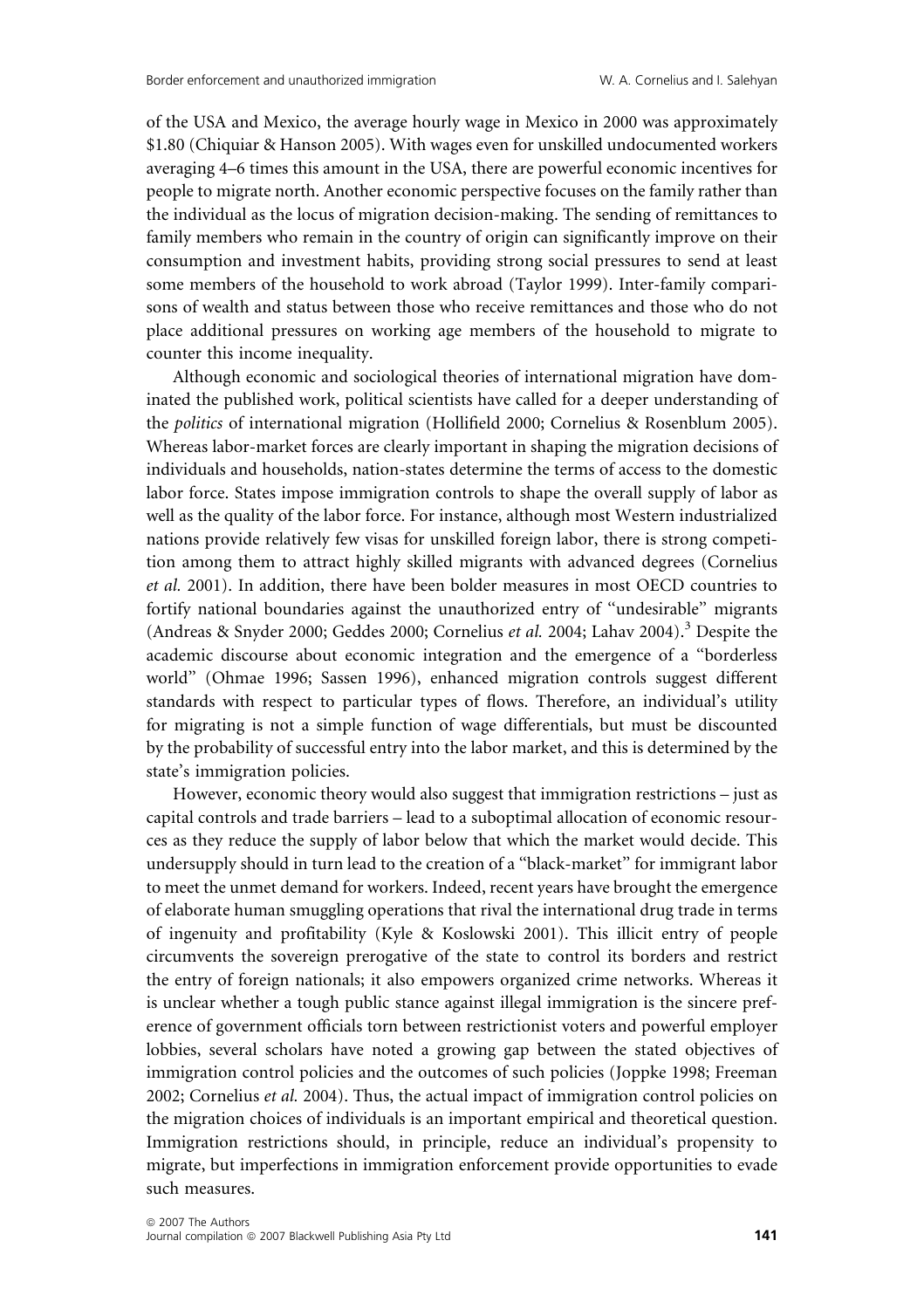# Policing the US–Mexico border

The early to mid-1990s brought increased pressure on elected officials in the USA to reduce undocumented immigration from Mexico. Thus, while the USA and Mexico were busy liberalizing regional trade and investment – particularly through the North American Free Trade Agreement – immigration restrictions were strengthened. In the US Southwest in particular, fears that undocumented migrants undercut wages, consumed social services, and contributed to crime led to public clamor for increased vigilance at the border. A series of border enforcement efforts beginning with ''Operation Hold the Line'' (1993) in El Paso and ''Operation Gatekeeper'' (1994) in San Diego significantly increased the visibility of US Border Patrol agents. During this period, Congress and the President worked together to significantly increase enforcement personnel and resources along the US–Mexico border. Approximately 70 miles of the border were fenced to prevent crossings in urban areas where illegal entry was most visible. In addition, there has been a remarkable increase in the sophistication of surveillance and apprehension technology, including remote video surveillance systems, infrared monitors, seismic sensors that can detect footsteps, helicopters, unmanned aerial vehicles (drones), and computerized databases to identify recidivists and people-smugglers among those apprehended. The number of Border Patrol agents rose from 3,965 in September 1993 to 12,349 in September 2006, and spending on border enforcement grew sixfold during this period. Since Fiscal Year 2002, the growth in spending has outpaced increases in apprehensions being made at the border, so each arrest costs more (Fig. 1).

The principal rationale for increasing border enforcement was the doctrine of ''prevention through deterrence.'' It was believed that by significantly increasing apprehension rates and the visibility of the Border Patrol, potential migrants would be dissuaded from attempting a crossing. In testimony before the House of Representatives, Barbara Jordan, Chair of the Congressionally mandated US Commission on Immigration Reform, remarked, ''It is far better to deter illegal immigration than to play the cat and mouse game that results from apprehensions followed by return followed by reentry. To accomplish a true deterrence strategy will require additional personnel as well as a strategic use of technology and equipment'' (House of Representatives 29 March 1995, emphasis added). Again, in economic terms, if the probability of successful entry is low enough, then wage differentials between the two countries should matter less in the decision calculus of potential migrants.

In addition to increasing apprehension rates, which was the explicitly stated aim of government officials at the time, enhancing the US Border Patrol's capabilities had several important unintended consequences. First, whereas urban areas – for example, San Diego, El Centro, Nogales, and El Paso – witnessed the erection of fences, lighting, and an increase in agents, remote areas in the mountains and deserts along the border were left largely unprotected. $4$  This has led many migrants to attempt riskier crossing strategies over difficult and dangerous terrain; concomitantly, the risk of injury and/or death has increased sharply in recent years (Cornelius 2001). Between January 1995 and September 2006, there were over 4,045 known migrant fatalities because of unauthorized border crossings; dehydration and hypothermia were the most common causes of death. Second, although the use of professional people-smugglers ("coyotes") to assist in illegal entry was widespread among Mexican migrants by the late 1980s (see Cerrutti & Massey 2004, pp. 29–30; Cornelius & Lewis 2006, pp. 64–66), the proportion of migrants using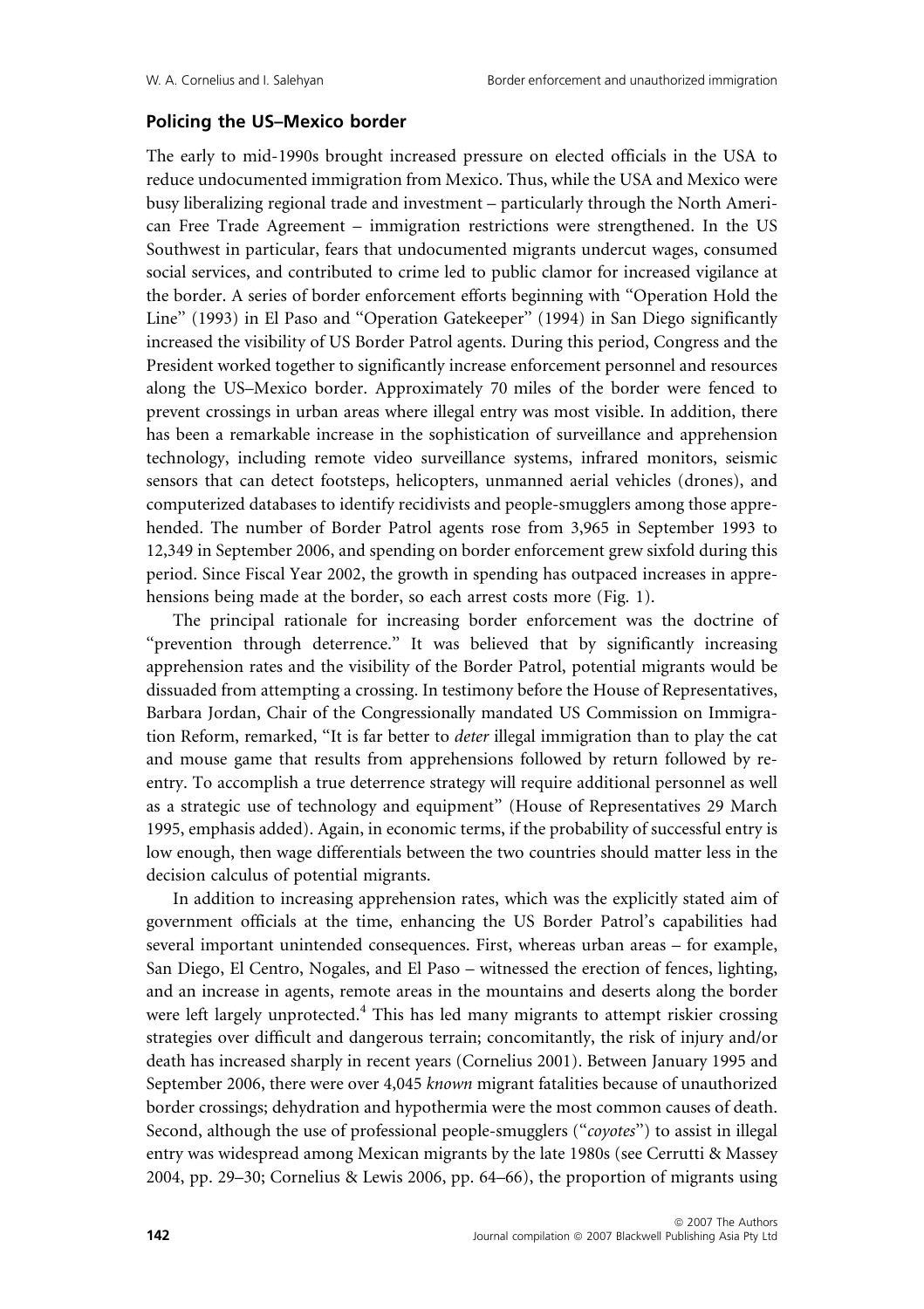

Figure 1 The US Border Patrol apprehensions  $(-$  and expenditure  $(-$ . Source: Authors' calculations from US Immigration and Naturalization Service (1989–2002) and US Department of Homeland Security (2003–2006) data.

smugglers rose further in the post-1993 period. Coyotes are hired to lead migrants through difficult crossing areas, provide fraudulent identity documents, and transport migrants to pick-up points where relatives or employers retrieve them. As the demand for their services increased with tighter border enforcement, people-smugglers have tripled or quadrupled their fees (see Cornelius & Lewis 2006, pp. 67–68).

This discussion suggests that migration decisions by Mexicans without legal documents are a function of several factors: relative wages, the probability of successful entry, the risk of physical harm, and coyote fees are all taken into consideration. Yet, with expected earnings in the USA being several times that in Mexico, it remains to be seen if the costs and risks of crossing the border have deterred a substantial number of Mexicans from migrating without papers. In the sections that follow we will attempt to determine if migrants' subjective assessment of these added costs have had a significant influence on their plans to go north. Theoretically, those at the "cusp" of migrating should be deterred by these additional factors, but whether there has been a systematic deterrent effect at the individual level has not previously been substantiated.

# Research design and methods

We report results from a survey of 603 returned migrants and potential first-time migrants who were interviewed in their homes in Mexico by a team of bilingual US and Mexican interviewers during January 2005. The research sites were Tlacuitapa, Jalisco, and Las Animas, Zacatecas, rural communities with high rates of migration to the USA, located in states that traditionally have sent large numbers of migrants to the USA. The research communities were chosen purposively to take advantage of extensive baseline data from previous surveys of migration behavior conducted in these towns (Cornelius 1976, 1991, 1998; Mines 1981; Goldring 1992).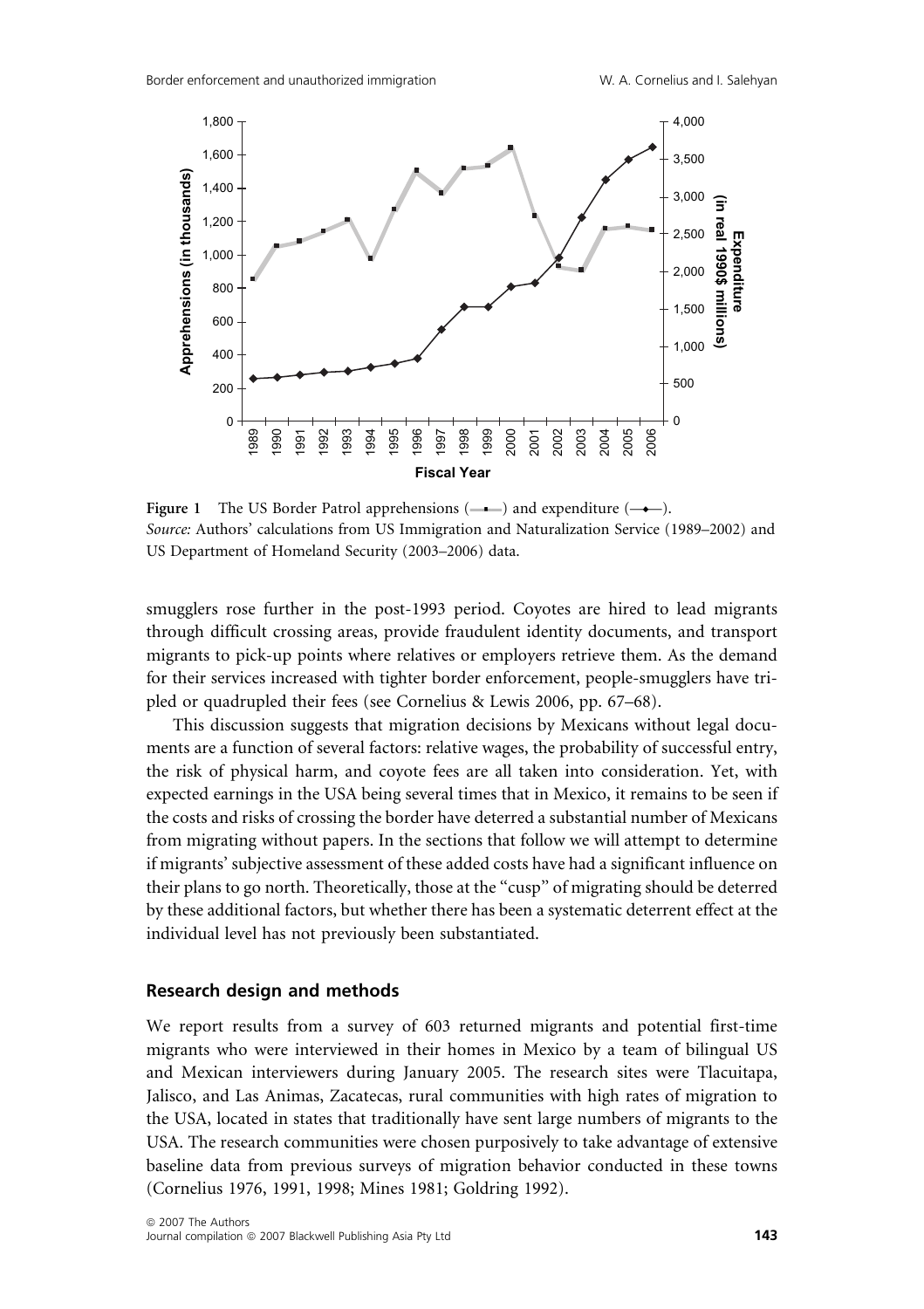A standardized questionnaire was administered to at least one adult in every dwelling unit that was occupied during the fieldwork period. Because of the small sizes of the populations of the research communities (800–1,500), no sampling was necessary. In each dwelling, the interviewer was instructed first to interview the male head of household. If the male head of household was unavailable throughout the fieldwork period, interviewers were instructed to interview his wife about her husband's migration experiences. If at that time the wife volunteered that she had migration experience of her own, she was interviewed concerning her own migration experience as well. After interviewing the head of household, the questionnaire was next administered to all sons and daughters of at least 15 years of age. We administered the standardized questionnaire only to people aged 15–65, as we expected to find most of the current and potential migrants in this age range. Of the 603 persons interviewed, 68% were categorized by interviewers as having their principal base in the sending community, whereas 31% were based primarily in the USA and were making short visits to their hometowns at the time of our fieldwork.

The questionnaire contained a total of 143 items (see Cornelius & Lewis 2006, appendix A). In addition to questions pertaining to basic demographic attributes, the questionnaire contained sections on employment and residency in 2004; the migratory history of the family from 1995 to 2005; the migratory history of the interviewee; intentions to migrate in the 12 months following the interview; employment and life in the USA; perceptions of the interviewee's hometown and his economic situation; and plans for the future. Although most of the questions were closed, open-ended questions were included to elicit more fine-grained information on various aspects of the US migration experience. The average administration time was 50 minutes.

#### Analysis

In general, if the ''prevention through deterrence'' strategy were effective, we would expect people to become less inclined to migrate as: (i) their information about enhanced US border enforcement measures increases; (ii) perceptions of risk and danger increase; (iii) actual negative experiences during past crossings increases. A show of force at the border can only be effective if people are aware of heightened restrictions and that they perceive and/or have actually experienced that such policies make crossing much more difficult. An ideal test of deterrence theory would gauge people's attitudes before and after the implementation of border enforcement policies. We cannot do so with our cross-sectional research design. However, we are able to determine if our respondents' knowledge, perceptions, and experience with border enforcement policies are important determinants of their decisions to migrate. Thus, we can estimate the relative significance of economic/demographic factors and immigration control policies.

Our main dependent variable for the analysis that follows (Q71) asks whether the person being interviewed intends to migrate at some time during 2005.<sup>5</sup> While we realize that there may be some slippage between stated intentions in January 2005 and actual migration outcomes during the year, we believe that this question can reliably get at the type of person who is most likely to migrate. Of the people who responded to this question, 51% responded in yes, that they have at least considered migrating to the USA.

One way of ascertaining a deterrent effect is to simply ask the "no" respondents why they do not wish to migrate. As such, we asked these people to give the main reason why they were not willing to migrate (Q77). Although lack of economic need, lack of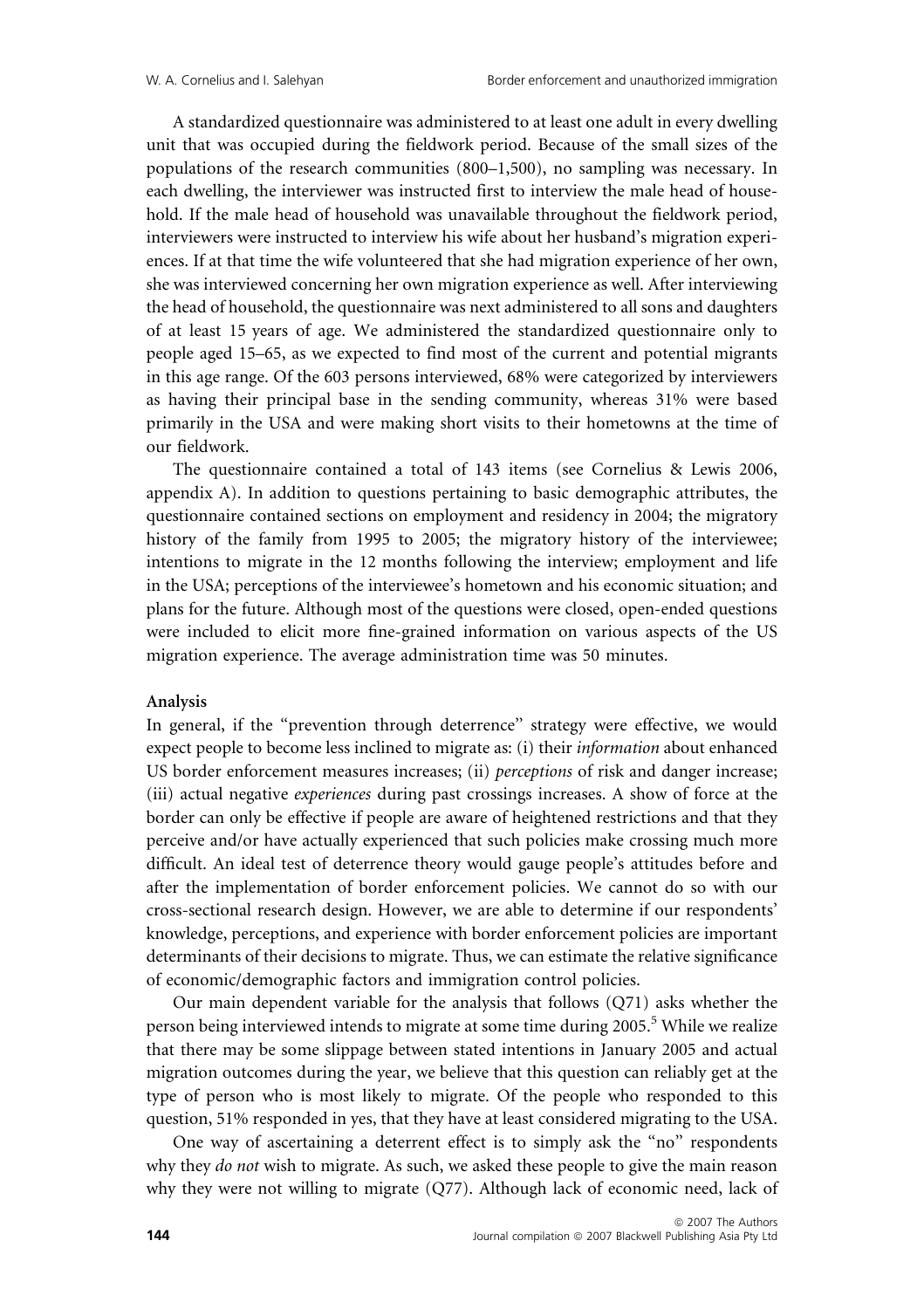interest, and family considerations dominated the responses to this question, 41 people answered that difficulty crossing was their main reason for staying home, whereas an additional 14 people answered that they could not afford coyote and/or transportation costs. In all then, 55 out of 603 survey respondents indicated that they were deterred from crossing because of the direct or indirect effects of US Border Enforcement policies.<sup>6</sup> However, it is also important to consider the perceptions, information, and experiences of those who do wish to migrate along with additional control variables.

As our main variables of interest, we include survey items dealing with perceptions of difficult and danger crossing the border. One question (Q80) asked about perceptions of difficulty in evading the US Border Patrol in the current period. Six percent of our respondents indicated that it is not more difficult to cross; 23% answered that it is now somewhat more difficult; 66% responded that it is much more difficult to cross; and 5% answered that it is now virtually impossible to cross. A second question (Q78) asked interviewees about their level of information regarding current US Border Patrol policies. People were asked if they were aware of current efforts to make unauthorized crossings into the USA more difficult. In answering this question, 72% of the respondents indicated that they were aware of heightened security at the border. Third, we asked a question (Q84) about the perceptions of danger in crossing without legal documents. The overwhelming majority (80%) of survey respondents answered that it is very dangerous to cross; only 20% believed that it is only somewhat dangerous or not at all dangerous. Although this question is subjective, we also asked people if they actually knew someone who had died while attempting to cross into the USA (Q85), as people who knew someone who died may be more directly attuned to this extreme risk. Sixtyfour percent of those who answered the question indicated that they did know someone who died en route to the USA.

To summarize, we found our interviewees to be well informed about Border Patrol efforts; indeed, a large majority believed that it is much more difficult to surmount the obstacle course at the border. Moreover, a majority believe that it is much more dangerous to cross the border clandestinely today as compared with previous periods. Nevertheless, more than half (51%) reported that they were considering a journey north.

Although these perceptual factors are important, we also asked people with a previous migration history about their personal experience crossing the border. Perhaps direct experience is more important than perceptions. In our survey sample, 64% or 383 individuals indicated that they had migrated to the USA before (of these, 184 were undocumented). Of those who had previously migrated, we asked whether they were apprehended by the Border Patrol on their most recent trip to the border (Q62). Of the entire subset of people who had crossed before – with or without legal documents – 13% indicated that they had been caught by the Border Patrol; of only those individuals crossing without papers, 25% indicated that they had been caught trying to  $\csc^7$  We also asked whether the most recent trip to the USA was more difficult than they had anticipated versus less difficult/about the same (Q58). Twenty-two percent of experienced migrants reported that the crossing was harder than they had expected. Restricting this analysis to only those crossing without papers, 44% indicated that their journey was more difficult than expected.

These variables form the core of our analysis. In the regressions that follow we include these variables about potential migrants' level of information about Border Patrol efforts, their perceptions of difficulty/danger in crossing the frontier, and in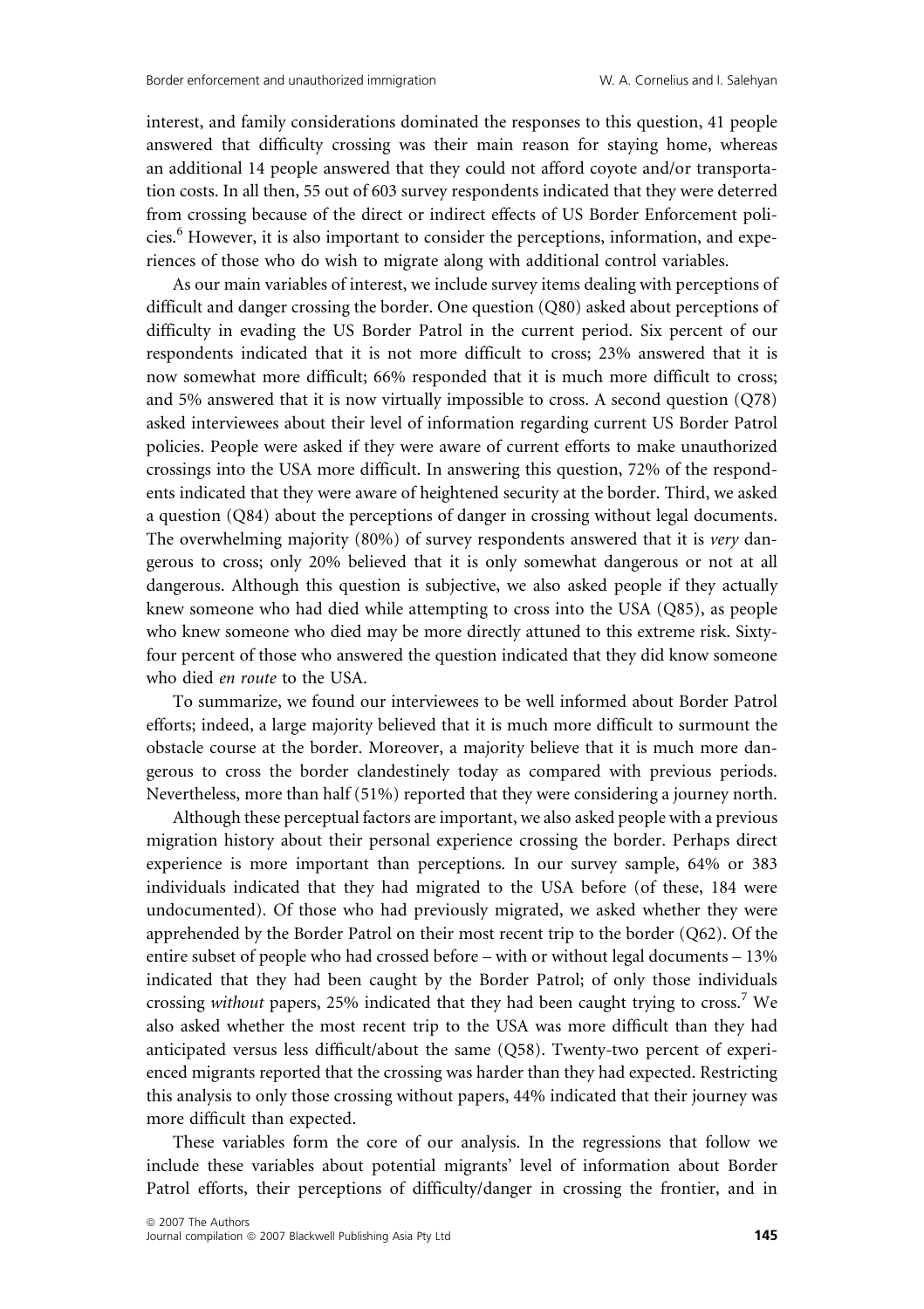separate regressions restricted to experienced migrants, we include information about their past attempts at crossing. Summary statistics for each of these main independent variables, along with our main dependent variable of interest are presented in Table 1.

We also include several control variables in the analysis. Much of the published work suggests that the typical Mexican migrant to the USA is a working age man.<sup>8</sup> Therefore we include a dichotomous variable for sex (female, 1), along with age and age squared to account for a parabolic relation between age and propensity to migrate (the very young and the elderly are less likely to migrate). We include additional demographic controls for marital status (married, 1) as well as the number of children the respondent has. We also include a pair of controls for the respondent's economic status. Whereas we lack wage data for our individual respondents, we include a subjective self-assessment of economic status in which people were asked to rate their economic welfare on a scale from 1 to 10. We also include a variable for the number of years of schooling the respondent has completed; while education may have an independent effect on the propensity to migrate, education is also expected to be highly related to one's income. In addition, because there may be unique characteristics of the two towns represented in our study that are not included in the statistical model, we include a ''fixed effect'' term for the town itself in the form of a dummy variable for "Las Animas". Finally, when restricting our models to the subset of respondents who had migrated before, we include a dichotomous variable for the person's legal status (documented, 1; undocumented, 0).

Because our dependent variable is dichotomous, we run our models using a logit estimator with robust standard errors. Because several of our independent variables may be highly correlated with each other, we include them sequentially before presenting a model in which all are included. Additional diagnostic testing shows that multicollinearity does not present a significant problem.<sup>9</sup> Our most correlated variables (danger crossing and difficulty evading the Border Patrol) were only correlated at the 0.27 level.

We acknowledge that our survey design may suffer from a particular type of response bias, but we can anticipate the direction of this bias. By conducting our interviews in Mexico, our survey does not include people who have already migrated, did not return to their hometowns during the fieldwork (which was timed to coincide with the towns' annual fiestas), and therefore were not available to be interviewed. Thus, the sample may overrepresent people who stayed in Mexico and underrepresent people who had left. Clearly, undocumented migrants who were in the USA at the time of the survey were not deterred from migrating. Therefore, if there is a deterrent effect, we are more likely to detect it among those who have been successfully dissuaded by border enforcement efforts. This suggests that our results should indicate something of a bias in favor of a finding that the deterrence strategy has been successful. As we find little evidence of deterrence, this type of response bias is not cause for major concern.

## Results

Table 2 presents the results of the logit models. In model 1, we include only our demographic and economic control variables. This model confirms the expectation that migrants are more likely to be men of working age. The coefficient for gender is negative and significant, indicating that women are less likely than men to cross, and the parabolic age and age-squared terms indicate that the very young and very old are least likely to attempt a crossing. Interestingly, marital status and number of children do not have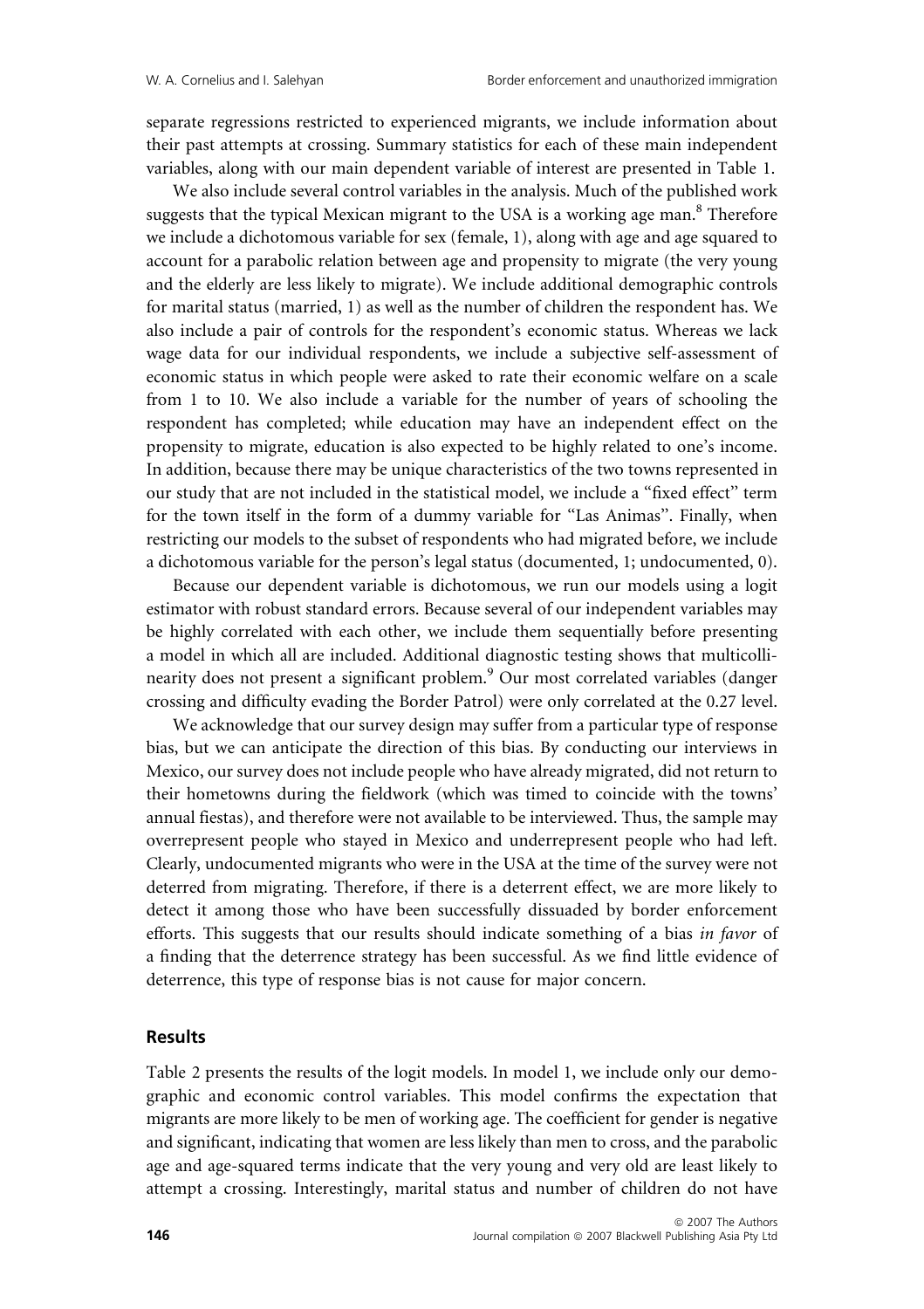| Ouestion                                                                          | Values                                                                 |
|-----------------------------------------------------------------------------------|------------------------------------------------------------------------|
| Considering to migrate<br>(dependent variable)                                    | No (49%); Yes (51%)                                                    |
| Information about<br>border enforcement                                           | None (28%); Informed (72%)                                             |
| Difficulty evading<br>Border Patrol                                               | Not at all (6%); Somewhat (23%); Much more (66%);<br>Impossible $(5%)$ |
| Perception of danger                                                              | Not at all or somewhat (20%); Very dangerous (80%)                     |
| Knows someone<br>who died                                                         | No $(36\%)$ ; Yes $(64\%)$                                             |
| Caught on prior attempt <sup>†</sup><br>Prior attempt more difficult <sup>†</sup> | No (87%); Yes (13%)<br>No (78%); Yes (22%)                             |

#### Table 1 Summary of key variables

† Includes legal migrants.

a statistically significant effect on the probability of migrating. We also find that people who report a higher economic status are more likely to migrate. We suspect that this may be because such persons have better means to migrate – for example, paying smuggler's fees or obtaining legal documents – and/or because of possible reverse causation. People who have migrated in the past may have earned money in the USA to support their current lifestyle and are now considering a repeat visit. Level of education, as our models show, does not have a statistically significant influence on migration propensities.

Models 2–5 sequentially include our main variables of interest. Contrary to the deterrence hypothesis, we find in models 2 and 4 that perceived difficulty evading the border patrol and danger in crossing – although signed negatively – do not have a statistically significant effect on migration decisions. Even more damaging to the deterrence hypothesis, in model 3 we find that individuals who report being well-informed about current Border Patrol efforts are more likely to cross. Additionally, model 5 shows that people who know of someone who died while attempting to cross the border are also more likely to migrate. We believe this result can be easily explained. Persons considering migrating are likely to actively seek information about Border Patrol operations to avoid apprehension. Knowledge of enhanced enforcement is not deterring these people, but is instead leading them to devise better evasion strategies. Moreover, we would expect those planning to go north to have many experienced migrants in their network of friends and family; therefore, they are more likely to know of someone who died while trying to enter the USA. Whereas the risk of death is very real, with thousands of successful crossings being made each day, border-wide, prospective migrants view the probability of dying to be acceptably low. Model 6 includes all of these variables in a single regression and comes to a similar conclusion.<sup>10</sup>

In Table 3, we restrict the analysis to those migrants who have crossed before. Perhaps perceptions of danger or difficulty are not sufficient; actual experiences in previous crossing attempts may be a more potent deterrent. In these models we also include a control variable for previous crossing with legal documents; not surprisingly, people who were able to enter the USA legally in the past are much more likely to cross. Interestingly, in these models we find that marital status is now statistically significant,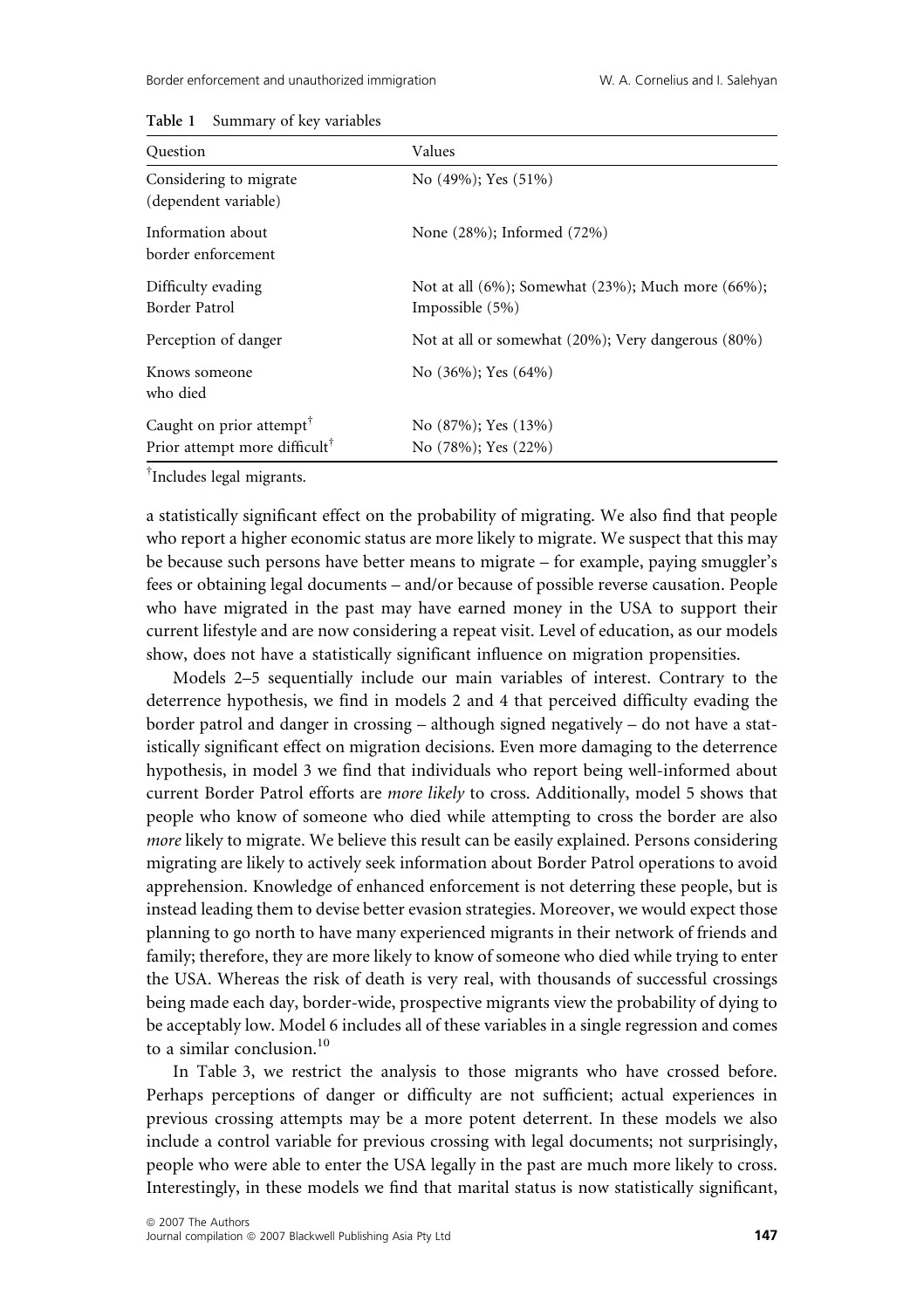|                             | 1. Coef. (SE)            |                                 | P-value 2. Coef. (SE) |                                 | P-value 3. Coef. (SE) |                                 | P-value 4. Coef. (SE) |       | P-value 5. Coef. (SE) |       | P-value 6. Coef. (SE) | $P$ -value               |
|-----------------------------|--------------------------|---------------------------------|-----------------------|---------------------------------|-----------------------|---------------------------------|-----------------------|-------|-----------------------|-------|-----------------------|--------------------------|
| Border Patrol<br>Difficulty | $\overline{\phantom{m}}$ |                                 | $-0.027(0.150)$ 0.858 |                                 |                       |                                 |                       |       |                       |       | 0.023(0.156)          | 0.881                    |
| Border<br>Patrol Info       |                          |                                 |                       |                                 | 0.552(0.210)          | 0.009                           |                       |       |                       |       | 0.472(0.235)          | 0.045                    |
| Danger                      |                          |                                 |                       |                                 |                       |                                 | $-0.121(0.234)$       | 0.606 |                       |       | $-0.237(0.280)$       | 0.396                    |
| Death                       |                          |                                 |                       |                                 |                       |                                 |                       |       | 0.954(0.269)          | 0.000 | 0.964(0.309)          | 0.002                    |
| Gender                      | $-0.895(0.221)$          | 0.000                           | $-0.788(0.235)$       | 0.001                           | $-0.887(0.224)$       | 0.000                           | $-0.848(0.223)$       | 0.000 | $-0.909(0.225)$       | 0.000 | $-0.751(0.247)$       | 0.002                    |
| Age                         | 0.106(0.041)             | 0.010                           | 0.113(0.043)          | 0.009                           | 0.102(0.042)          | 0.015                           | 0.106(0.041)          | 0.010 | 0.102(0.041)          | 0.013 | 0.101(0.044)          | 0.022                    |
| Age squared                 | $-0.002(0.001)$          | 0.002                           | $-0.002(0.001)$       | 0.002                           | $-0.002(0.001)$       | 0.003                           | $-0.002(0.001)$       | 0.002 | $-0.002(0.001)$       | 0.003 | $-0.002(0.001)$       | 0.005                    |
| Marital Status              | $-0.058(0.255)$          | 0.821                           | $-0.036(0.271)$       | 0.894                           | $-0.086(0.258)$       | 0.739                           | $-0.046(0.258)$       | 0.859 | $-0.165(0.257)$       | 0.522 | $-0.113(0.279)$       | 0.686                    |
| Number of<br>Children       | 0.003(0.051)             | 0.960                           | $-0.002(0.054)$       | 0.973                           | 0.005(0.051)          | 0.915                           | 0.003(0.051)          | 0.961 | $-0.008(0.049)$       | 0.870 | $-0.008(0.053)$ 0.884 |                          |
| Economic<br>Ladder          | 0.131(0.043)             | 0.002                           | 0.126(0.046)          | 0.006                           | 0.141(0.044)          | 0.001                           | 0.136(0.043)          | 0.001 | 0.137(0.044)          | 0.002 | 0.147(0.048)          | 0.002                    |
| Education                   | 0.052(0.035)             | 0.133                           | 0.052(0.037)          | 0.155                           | 0.049(0.036)          | 0.172                           | 0.053(0.035)          | 0.127 | 0.048(0.035)          | 0.175 | 0.049(0.038)          | 0.198                    |
| Pueblo                      | $-0.700(0.209)$          | 0.001                           | $-0.623(0.221)$       | 0.005                           | $-0.726(0.211)$       | 0.001                           | $-0.686(0.210)$       | 0.001 | $-0.023(0.283)$       | 0.934 | 0.052(0.314)          | 0.868                    |
| Constant                    | $-0.365(0.858)$          | 0.671                           | $-0.579(1.016)$       | 0.569                           | $-1.233(0.916)$       | 0.178                           | $-0.404(0.869)$       | 0.642 | $-1.709(0.949)$       | 0.072 | $-2.749(1.207)$       | 0.023                    |
| $\boldsymbol{n}$            | 539                      |                                 | 470                   |                                 | 531                   |                                 | 535                   |       | 536                   |       | 462                   |                          |
| $\chi^2$                    | 66.78                    | $\hspace{0.1mm}-\hspace{0.1mm}$ | 52.96                 | $\hspace{0.1mm}-\hspace{0.1mm}$ | 70.97                 | $\hspace{0.1mm}-\hspace{0.1mm}$ | 66.48                 |       | 75.17                 |       | 66.04                 | $\overline{\phantom{m}}$ |

Table 2 Logit models: Migration decisions and perceptions of border crossing difficulty/danger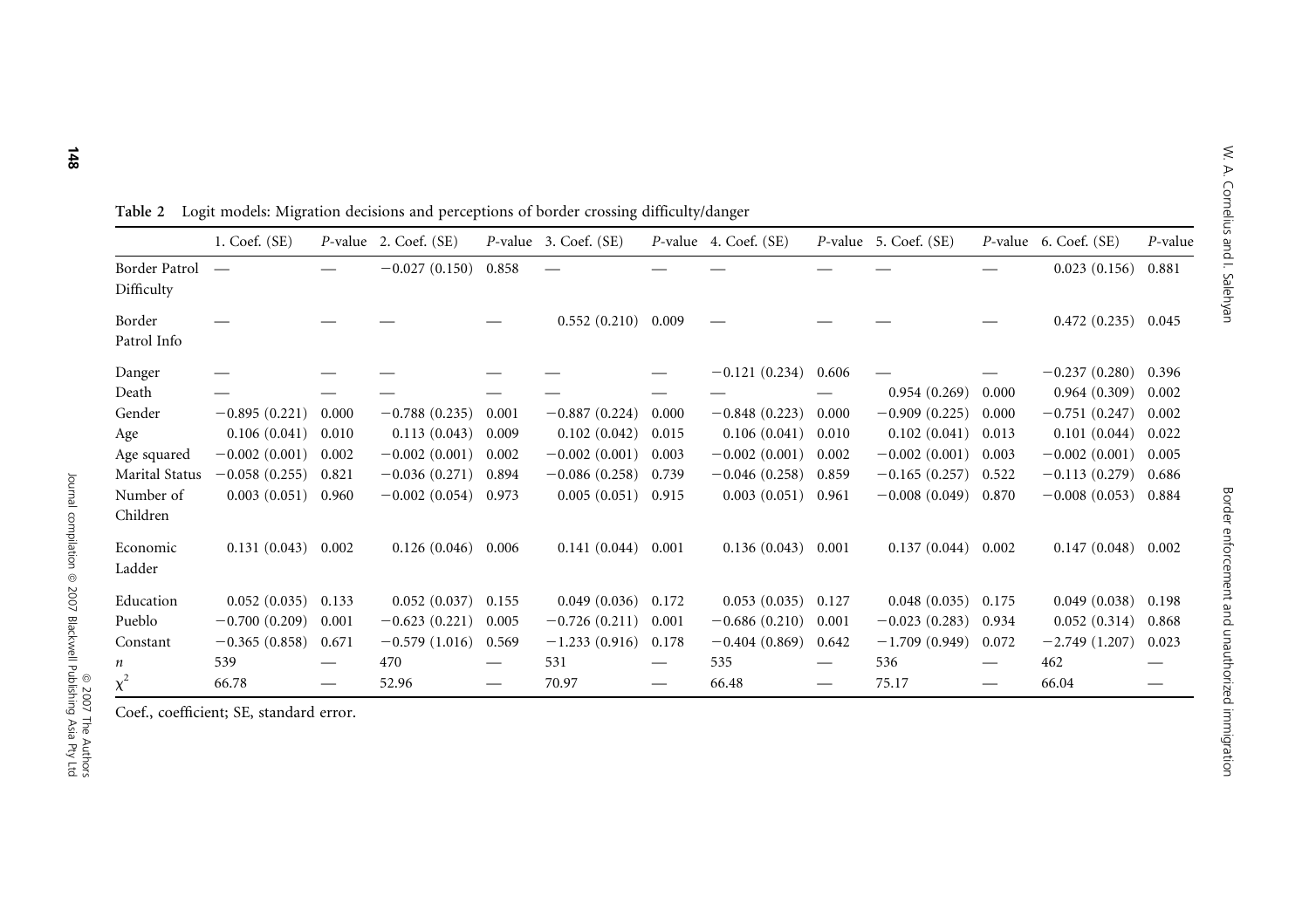|                    | 7. Coef. (SE)   | $P$ -value | 8. Coef. (SE)   | $P$ -value |
|--------------------|-----------------|------------|-----------------|------------|
| Caught             | $-0.622(0.375)$ | 0.097      |                 |            |
| Difficult crossing |                 |            | $-0.010(0.357)$ | 0.977      |
| Legal migrant      | 1.663(0.323)    | 0.000      | 1.866(0.336)    | 0.000      |
| Gender             | $-0.592(0.372)$ | 0.111      | $-0.601(0.377)$ | 0.111      |
| Age                | 0.081(0.078)    | 0.300      | 0.087(0.078)    | 0.269      |
| Age squared        | $-0.002(0.001)$ | 0.061      | $-0.002(0.001)$ | 0.051      |
| Marital status     | $-0.947(0.379)$ | 0.012      | $-0.916(0.383)$ | 0.017      |
| No. children       | 0.049(0.062)    | 0.430      | 0.048(0.064)    | 0.449      |
| Economic ladder    | 0.051(0.058)    | 0.378      | 0.058(0.059)    | 0.324      |
| Education          | $-0.024(0.049)$ | 0.626      | $-0.023(0.050)$ | 0.641      |
| Pueblo             | $-0.374(0.285)$ | 0.190      | $-0.274(0.294)$ | 0.351      |
| Constant           | 1.234(1.680)    | 0.462      | 0.806(1.668)    | 0.629      |
| N                  | 341             |            | 337             |            |
| $\chi^2$           | 76.12           |            | 70.43           |            |

Table 3 Migration decisions among experienced migrants

Coef., coefficient; SE, standard error.

with married people being less likely to migrate again. Economic status is no longer significant although we note a moderate degree of correlation between this variable and legal status.

Model 7 shows that people who report having been caught in the past are somewhat less likely to indicate an intention to migrate again in 2005. Although this provides some evidence of a deterrent effect, the result barely reaches statistical significance at the 0.1 level. To get a sense of the substantive impact of this effect, we compute predicted probabilities based upon these estimates by setting all dichotomous variables to zero and all continuous variables to their means. Changing the ''caught'' variable from zero (not caught) to one (caught) reduces the expected probability of migrating by roughly 8%. To put this in context, our models also show that women are 10% less likely to migrate than men and that married people are 17% less likely to migrate to the USA than singles. Therefore, the influence of border enforcement is substantively small compared to other factors. Model 8 includes our variable for experience of difficulty during crossing. Although this variable has a negative sign, we do not find a statistically significant effect.

# Conclusion

The main justification for the strategy of border control implemented by the USA since 1993 was that it would deter undocumented migration at the source, in Mexico and other migrant-sending countries. Although higher wages and abundant job opportunities in the USA constitute powerful economic incentives, a robust border enforcement strategy was expected to limit access to the US labor market, making unauthorized migration less attractive. Whereas our research design does not enable us to compare migration propensities before and after new border controls were introduced, our results suggest that perceptions of the danger and difficultly involved in clandestine crossings have not discouraged migrants from attempting them. Political restrictions on immigration are far outweighed by economic and family-related incentives to migrate.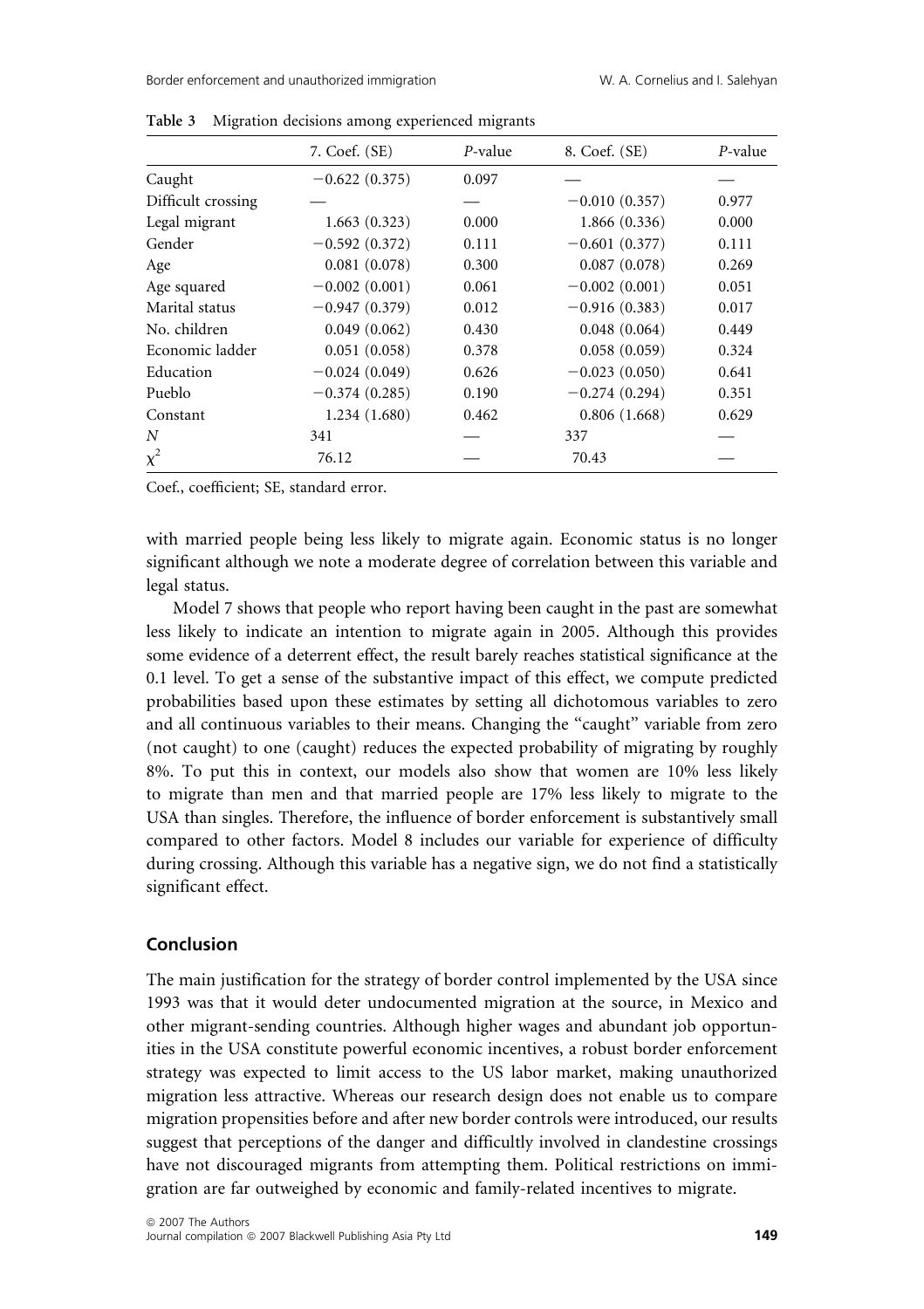Our survey and qualitative research in Mexican migrant-sending communities in 2005–2006 indicates that migration strategies have been affected by enhanced border security. For example, border-crossing points have changed, the use of people-smugglers continues to increase, and unauthorized migrants are now more likely to seek entry through legal ports of entry. But few potential migrants are staying home primarily as a consequence of US border enforcement efforts. We also find that migrants who do go to the border have an extremely high rate of success if they persist. Among migrants interviewed in our 2005 survey, 92% of those who were apprehended at least once on their most recent trip to the border eventually were able to gain entry, without returning to their place of origin (Cornelius & Lewis 2006, p. 65). Among those interviewed in our 2006 survey, conducted in a rural community in the state of Yucatán, 97% of those apprehended on their most recent trip were able to enter successfully on the second or third try (Cornelius et al. 2007, Ch. 5).

From a policy standpoint, our findings suggest that current US immigration control policy is fundamentally flawed. The stated aim of reducing the flow and stock of unauthorized immigrants through a robust deterrence strategy has not been achieved. Ignoring this policy failure, in September 2006 the US Congress passed an immigration control bill that focuses exclusively on border enforcement – particularly the construction of new fencing and installation of high-tech detection hardware along 700 miles of the US–Mexico border – without addressing the root causes of migration. But additional investment of taxpayer dollars in a border enforcement-centered strategy of immigration control, leaving intact the employer demand for unauthorized immigrant labor, is unlikely to create an effective deterrent to unauthorized migration. An alternative approach, that is, increasing legal entry opportunities for low-skilled foreign workers through a guestworker program and/or providing a larger number of permanent, employment-based visas for such workers, would have a higher probability of success. By bringing the supply and demand for immigrant labor into equilibrium, the incentives for undocumented migration – essentially a black market for labor – would largely disappear.

# Acknowledgment

The authors are indebted to Frank Bean and to anonymous reviewers for helpful comments on an earlier version of this article.

# Notes

- 1 Of course, there may be a large difference between what the state is ''willing'' to do versus what it is ''able'' to do. Even if a state could, in principle, seal its borders to undocumented entry, it may not be willing to bear the economic, political, and diplomatic costs of doing so.
- 2 Bean and Lowell (2007) find a significant reduction in the average number of migrant apprehensions per Border Patrol agent during the post-1993 era of stronger enforcement, which they interpret as evidence of successful deterrence of clandestine entries. However, they also note the robust growth of the stock of unauthorized migrants living in the USA during the same period. They suggest that a substantial part of the increase is because of undocumented migrants staying longer in the USA as a consequence of tighter border controls, along with a strong US economy and weakness in the Mexican economy.
- 3 Whereas this discussion focuses on labor migration, states also work to restrict the entry of other forms of migrants. Fraudulent asylum seekers, criminals, terrorists, and culturally unwelcome foreigners (to name a few) have also been the subject of immigration restrictions.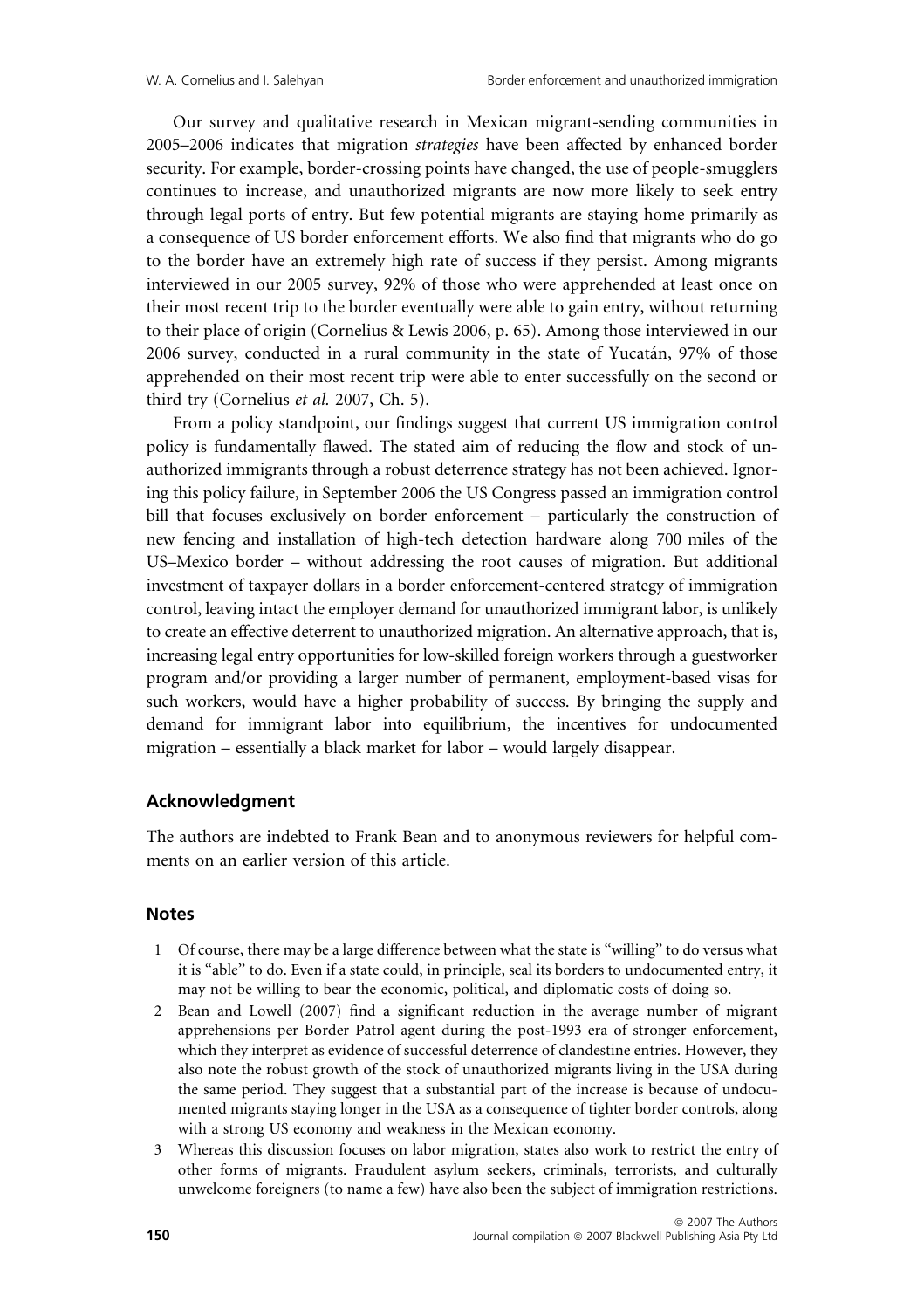- 4 The available evidence suggests that, at least initially, the additional obstacles to illegal entry in urbanized areas dried up migrant traffic within these areas, but had no effect on long-distance migrants, who detoured around them and began crossing in undeveloped areas. See, for example, Bean et al. (1994). In the fall of 2005, unauthorized entries began shifting back toward cities like San Diego, as migrants and people-smugglers found new modes of entry (e.g. using false or borrowed documents to enter through legal ports of entry).
- 5 For wording of the questions used in this analysis, see the Appendix.
- 6 This corresponds to 19% (55/284) of those who responded with a ''no'' to Q71.
- 7 Interestingly, only 23% of undocumented migrants who reported crossing the border during the period of tighter border enforcement since 1993 reported having been caught even once by the Border Patrol. This indicates that even with tighter border enforcement, the vast majority of unauthorized migrants are able to cross without ever being detected.
- 8 Whereas Mexican men continue to have a higher probability of migration, the proportion of women in the Mexico-to-USA flow has risen substantially in recent decades. See Cornelius and Lewis (2006, Ch. 6); Donato and Patterson (2004).
- 9 In particular, the variance inflation factor scores for a linear model were obtained.
- 10 In another regression, not shown, we estimate this model with an additional control for documented status (dichotomous, previously migrated to the USA with legal documents equals one, zero otherwise). Our results do not change significantly with this additional control.

#### References

- Andreas P, Snyder T (2000) The Wall Around the West: State Borders and Immigration Controls in North America and Europe. Rowman and Littlefield, Lanham, MD.
- Bean FD, Lowell BL (2007) Unauthorized Migration. In: Waters M, Ueda R (eds) The New Americans, pp. 70–82. Harvard University Press, Cambridge, MA.
- Bean FD, Chanove R, Cushing R, de la Garza R, Freeman G, Haynes C, Spener D (1994) Illegal Mexican Migration and the United States/Mexico Border: The Effects of Operation Holdthe-Line on El Paso and Juárez. U.S. Commission on Immigration Reform, Washington, DC.
- Cerrutti M, Massey DS (2004) Trends in Mexican Migration to the United States, 1965–1995. In: Durand J, Massey DS (eds) Crossing the Border: Research from the Mexican Migration Project, pp. 17–44. Russell Sage Foundation, New York.
- Chiquiar D, Hanson GH (2005) International Migration, Self-Selection, and the Distribution of Wages: Evidence from Mexico and the United States. Journal of Political Economy 113, 239–281.
- Cornelius WA (1976) Outmigration from Rural Mexican Communities. In: The Dynamics of Migration: International Migration. Occasional Monograph Series, Vol. 2, No. 5, ICP Work Agreement Reports. Interdisciplinary Communications Program, pp. 1–40. Smithsonian Institution, Washington, DC.
- Cornelius WA (1991) Labor Migration to the United States: Development Outcomes and Alternatives in Mexican Sending Communities. In: Díaz-Briquets S, Weintraub S (eds) Regional and Sectoral Development in Mexico as Alternatives to Migration, pp. 89–131. Westview, Boulder, CO.
- Cornelius WA (1998) Ejido Reform: Stimulus or Alternative to Migration? In: Cornelius WA, Myhre D (eds) The Transformation of Rural Mexico, pp. 89–131. Center for U.S.-Mexican Studies, University of California, San Diego, CA.
- Cornelius WA (2001) Death at the Border: Efficacy and Unintended Consequences of US Immigration Control Policy. Population and Development Review 27, 661–685.
- Cornelius WA (2005) Controlling 'Unwanted' Immigration: Lessons from the United States, 1993–2004. Journal of Ethnic and Migration Studies 31, 775–794.
- Cornelius WA, Lewis JM (eds) (2006) Impacts of Border Enforcement on Mexican Migration: The View from Sending Communities. Lynne Rienner Publishers/Center for Comparative Immigration Studies, University of California, Boulder, CO and San Diego, CA.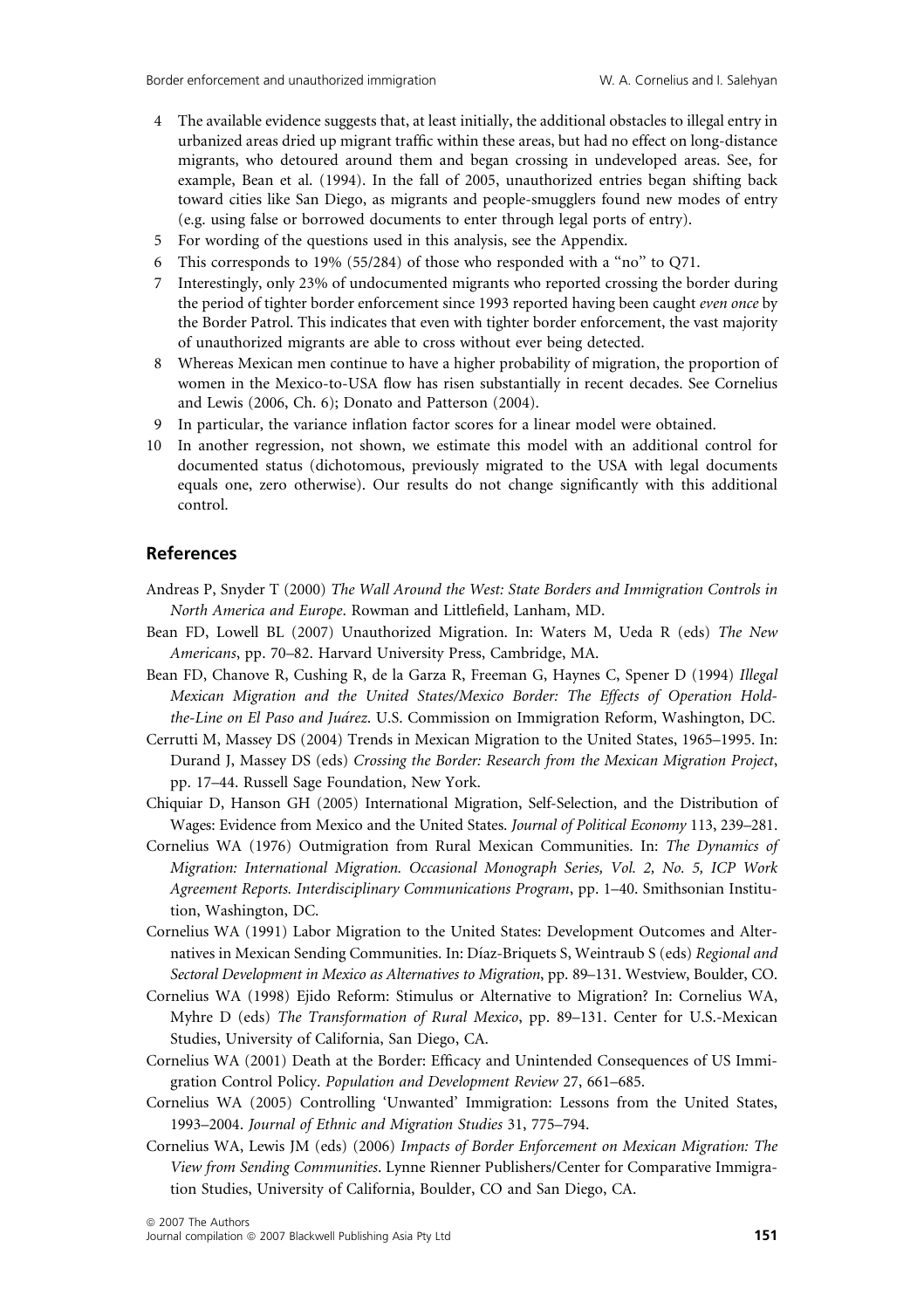- Cornelius WA, Rosenblum MR (2005) Immigration and Politics. Annual Review of Political Science 8, 99–119.
- Cornelius WA, Espenshade TJ, Salehyan I (eds) (2001) The International Migration of the Highly Skilled. Center for Comparative Immigration Studies, University of California, San Diego, CA.
- Cornelius WA, Tsuda T, Martin PL, Hollifield JF (eds) (2004) Controlling Immigration: A Global Perspective, 2nd edn. Stanford University Press, Stanford, CA.
- Cornelius WA, Fitzgerald D, Lewin-Fischer P (eds) (2007) Mayan Journeys: The New Migration from Yucatán to the United States. Lynne Rienner Publishers/Center for Comparative Immigration Studies, University of California, Boulder, CO and San Diego, CA.
- Donato KM, Patterson E (2004) Women and Men on the Move: Undocumented Border Crossing. In: Durand J, Massey DS (eds) Crossing the Border: Research from the Mexican Migration Project, pp. 111–130. Russell Sage Foundation, New York.
- Espenshade TJ (1995) Using INS Border Apprehension Data to Measure the Flow of Undocumented Migrants Crossing the U.S.-Mexico Frontier. The International Migration Review 29, 545–565.
- Espenshade TJ, Acevedo D (1995) Migrant Cohort Size, Enforcement Effort, and the Apprehension of Undocumented Aliens. Population Research and Policy Review 14, 145–172.
- Freeman GP (1994) Can Liberal States Control Unwanted Migration?. Annals of the American Academy of Political and Social Science 534, 17–30.
- Freeman GP (2002) Winners and Losers: Politics and the Costs and Benefits of Migration. In: Messina AM (ed.) West European Immigration and Immigrant Policy in the New Century, pp. 77–96. Praeger, Westport, CN.
- Geddes A (2000) Immigration and European Integration: Towards Fortress Europe? Manchester University Press, Manchester, UK.
- Guiraudon V, Lahav G (2000) A Reappraisal of the State Sovereignty Debate: The Case of Migration Control. Comparative Political Studies 33, 163–195.
- Goldring LP (1992) Diversity and Community in Transnational Migration: A Comparative Study of Two Mexico-U.S. Migrant Circuits (PhD Dissertation). Cornell University, Ithaca, NY.
- Hanson GH, Spilimbergo A (2001) Political Economy, Sectoral Shocks, and Border Enforcement. Center for Comparative Immigration Studies, University of California, San Diego, CA. Working Paper No.: 44. Available from URL: http://www.ccis-ucsd.org/PUBLICATIONS/wrkg44.PDF/
- Hollifield JF (2000) The Politics of International Migration: How Can We 'Bring the State Back In?'. In: Brettel C, Hollifield JF (eds) Migration Theory: Talking Across the Disciplines, pp. 137–185. Routledge, New York.
- Joppke C (1998) Why Liberal States Accept Unwanted Immigration. World Politics 50, 266–293.
- Kyle D, Koslowski R (eds) (2001) Global Human Smuggling: Comparative Perspectives. Johns Hopkins University Press, Baltimore, MD.
- Lahav G (2004) Immigration and Politics in the New Europe: Reinventing Borders. Cambridge University Press, Cambridge, UK.
- Mines R (1981) Developing a Community Tradition of Migration: A Field Study in Rural Zacatecas, Mexico, and California Settlement Areas, Monograph No. 3. Center for U.S.-Mexican Studies, University of California, San Diego, CA.

Ohmae K (1996) The End of the Nation State: The Rise of Regional Economies. Touchstone, New York.

- Orrenius PM (2004) The Effect of U.S. Border Enforcement on the Crossing Behavior of Mexican Migrants. In: Durand J, Massey DS (eds) Crossing the Border: Research from the Mexican Migration Project, pp. 281–298. Russell Sage Foundation, New York.
- Reyes B, Johnson H, Van Swearingen R (2002) Holding the Line? The Effect of the Recent Border Build-Up on Unauthorized Migration. Public Policy Institute of California, San Francisco, CA.
- Rudolph C (2003) Security and the Political Economy of International Migration. American Political Science Review 97, 603–620.